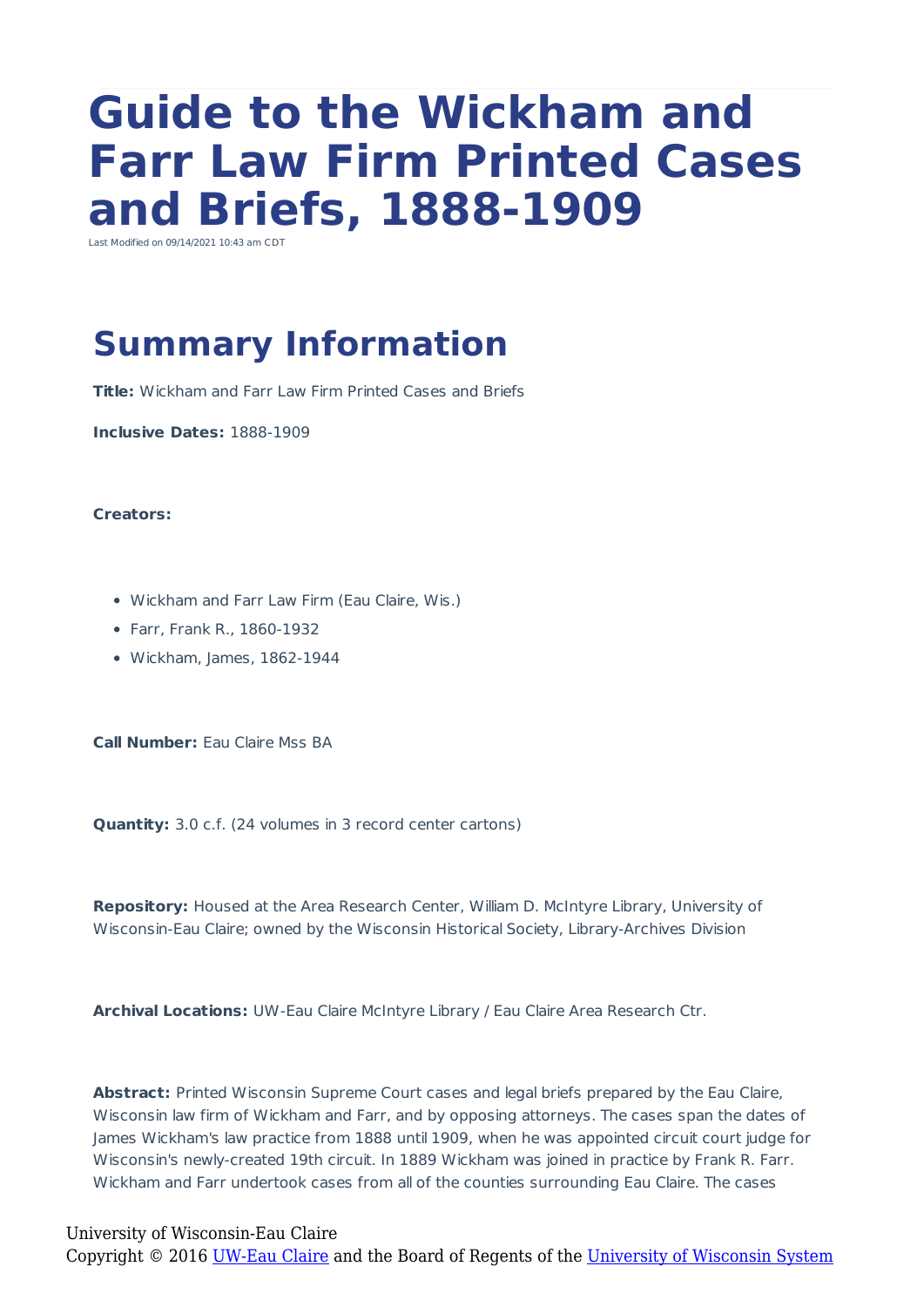represented in the collection are comprised of appeals of all types to the Wisconsin Supreme Court with two to the U.S. Supreme Court, a few to the U.S. Circuit Court of Appeals, 7th Circuit, and one each to the Minnesota and Illinois Supreme Courts.

**Language:** English

# **Subject Terms**

- Civil law—Wisconsin—Cases
- Lawyers—Wisconsin
- Farr, Frank R., 1860-1932
- Wickham, James, 1862-1944

## **Biography/History**

James Wickham was born to Patrick and Catherine (nee Quigley) Wickham, January 31, 1862 in Melancthon Creek section, Richland County, Wisconsin. His parents were natives of County Wexford, Ireland who married in New York and lived in Cleveland, Ohio and Whitewater, Wisconsin before settling on a Richland County farm in 1860.

Both died in 1894. James was the next to youngest of seven children. He was educated in Richland County and Richland Center schools, and after high school graduation taught school for several terms. Wickham began his law practice in 1886 after completing his law studies at the University of Wisconsin. He practiced alone in Eau Claire for 3 years, until forming a partnership with Frank R. Farr in 1889, and also was Eau Claire city attorney for 7 years, 1898, 1900-1905. The partnership continued until 1909, when Wickham was appointed circuit judge for Wisconsin's newly-created 19th circuit. Wickham served as judge until poor health forced him to leave the bench in 1942, having declined three offers of appointment to the Wisconsin Supreme Court during his career.

In 1891 Wickham was married to Ida Hoskin (d. 1904). They were the parents of James Arthur, a Milwaukee attorney; Walter; William; and Catherine (later Sister Mary Dominic or Sister Mary Kim), who graduated from Rush Medical College in Chicago and worked in church missions in the Far East. James Wickham married Helen Koppelberger in 1908; she died in 1920, and in 1923 he married Katherine Linley. Wickham died in 1944.

Frank Rufus Farr (1860-1932) was born in Wellsboro, Pennsylvania, to Rufus and Ellen Farr. In 1879

#### University of Wisconsin-Eau Claire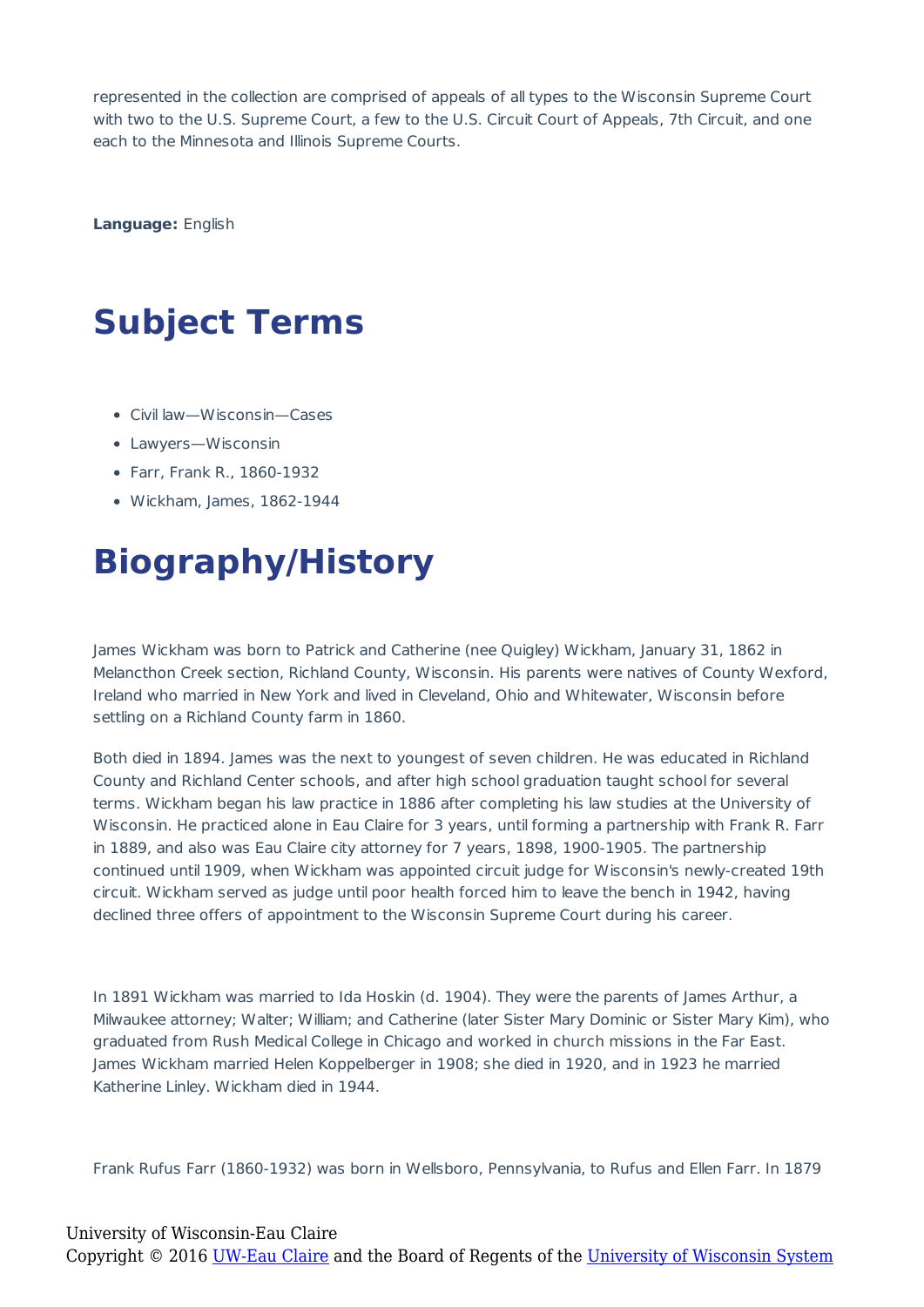the family moved to Eau Claire, where two years later Farr and his brother, Dr. J. F. Farr, opened a drug store on the city's north side. Farr later attended the University of Wisconsin and graduated from the law school in 1889. He returned to Eau Claire and went into practice with James Wickham. After Wickham's appointment to the bench, Farr went into partnership with L. M. Sturdevant, Wisconsin's attorney general, and later, with Arthur W. MacLeod until 1932. From 1890 to 1894 Farr was a receiver of the U.S. Land Office, and in 1894 and 1896 was elected Eau Claire County district attorney. He died in 1932 and was survived by his wife Irene (nee Heimbaugh), and sons Donald L., Merrill, and George M. Farr.

### **Scope and Content Note**

The entire collection consists of 24 volumes of printed and bound Wisconsin Supreme Court cases and legal briefs prepared for those cases by Wickham and Farr, and by opposing attorneys. Wickham and Farr undertook general appeals cases from all of the counties surrounding Eau Claire. It appears that the volumes were maintained by Wickham, as his name and notes and citations are written on many of the individual briefs. The cases comprise appeals of all types to the Wisconsin Supreme Court, with two to the U.S. Supreme Court, a few to the U.S. Circuit Court of Appeals, 7th Circuit, and one each to the Minnesota and Illinois Supreme Courts. Though the order is generally chronological, there are many exceptions.

# **Administrative/Restriction Information Acquisition Information**

Presented by Eau Claire County via Judge Thomas Barland, 1975. Accession Number: M75-497

# **Processing Information**

Processed by Menzi Behrnd-Klodt, January 1985.

## **Contents List**

Wisconsin Supreme Court

January Term, 1888

University of Wisconsin-Eau Claire Copyright © 2016 [UW-Eau Claire](http://www.uwec.edu) and the Board of Regents of the [University of Wisconsin System](http://www.uwsa.edu/)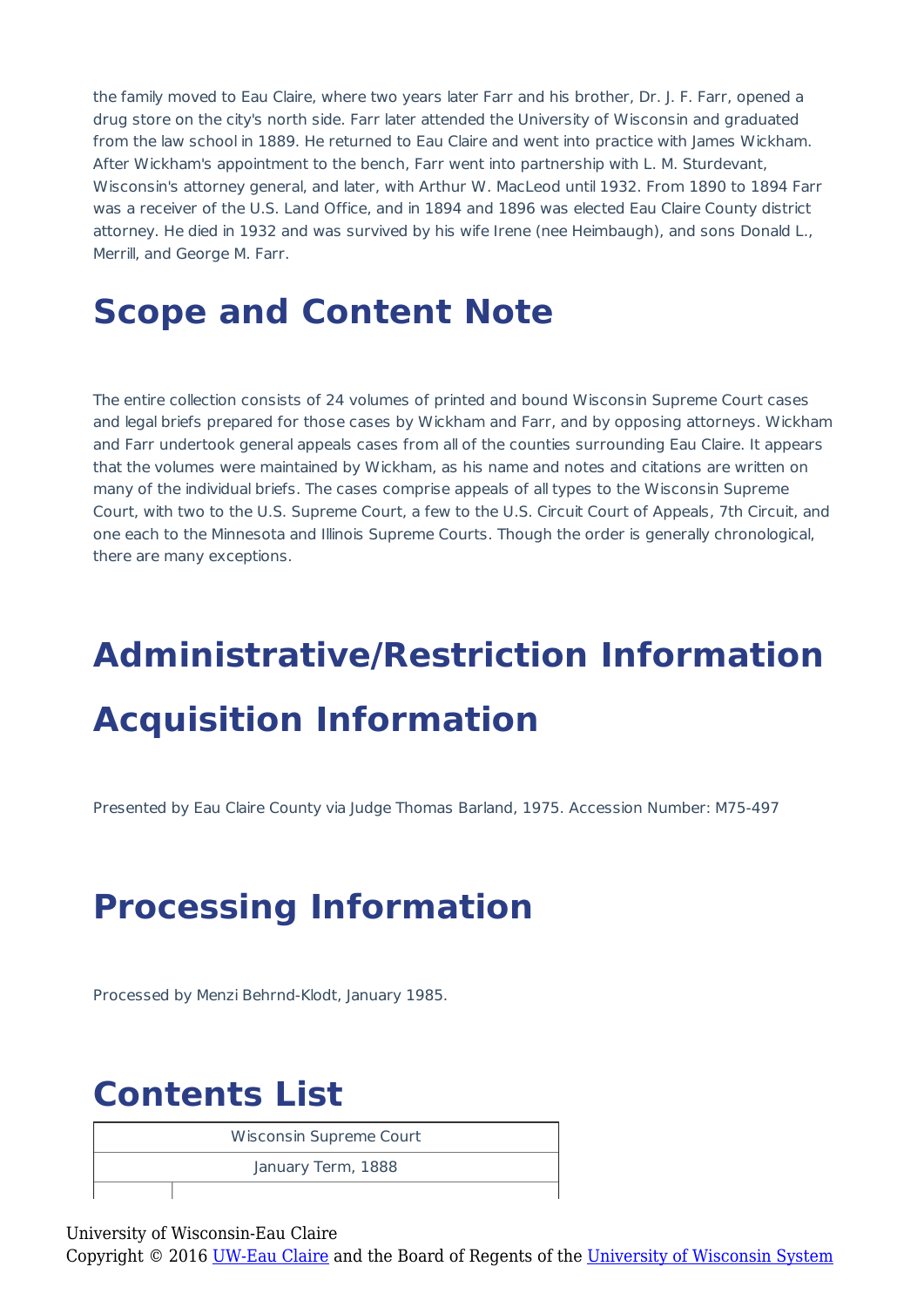| Box 1    | Valley Lumber Co. vs. Absalom Smith and William        |
|----------|--------------------------------------------------------|
| Volume 1 | <b>White</b>                                           |
|          | August Term, 1888                                      |
| Box 1    |                                                        |
| Volume 1 | Cristena Bergland vs. M.S. Frawley and T.F. Frawley    |
|          | January Term, 1889                                     |
| Box 1    | In Re Julius H. Opdale                                 |
| Volume 1 |                                                        |
| Box 1    | Otto Streisssguth and Harry T. Drake vs. B.            |
| Volume 1 | Bessinger and Samuel Reigelman                         |
| Box 1    | Mathias Frisk, Edward H. Turner and Frank E.           |
| Volume 1 | Fallants vs. B. Bessinger and Samuel Reigelman         |
|          | January Term, 1892                                     |
| Box 1    | Martin J. Argard vs. Robert Parker                     |
| Volume 1 |                                                        |
| Box 1    | Second National Bank of St. Paul vs. Ole Larson and    |
| Volume 1 | Bertha Larson                                          |
|          | January Term, 1891                                     |
| Box 1    | D.F. Gibbons vs. John Grinsel                          |
| Volume 1 |                                                        |
|          | August Term, 1890                                      |
| Box 1    | Absalom Smith vs. The City of Eau Claire               |
| Volume 1 |                                                        |
|          | January Term, 1891                                     |
| Box 1    | David Drummond vs. The City of Eau Claire              |
| Volume 1 |                                                        |
| Box 1    | Anna May Farr and J.F. Farr vs. The Trustees of the    |
|          | Grand Lodge of the Ancient Order of United             |
| Volume 1 | Workmen of the State of Wisconsin and Mary E.<br>Peck  |
| Box 1    |                                                        |
| Volume 1 | J.R. Farr vs. The State Bank of Phillips and A.M. Hunt |
|          | August Term, 1893                                      |
| Box 1    |                                                        |
| Volume 1 | The City of Eau Claire vs. Maria Matzke                |
| Box 1    | State of Wisconsin ex rel., Alex. McPhee vs. John      |
| Volume 1 | Erickson                                               |
|          |                                                        |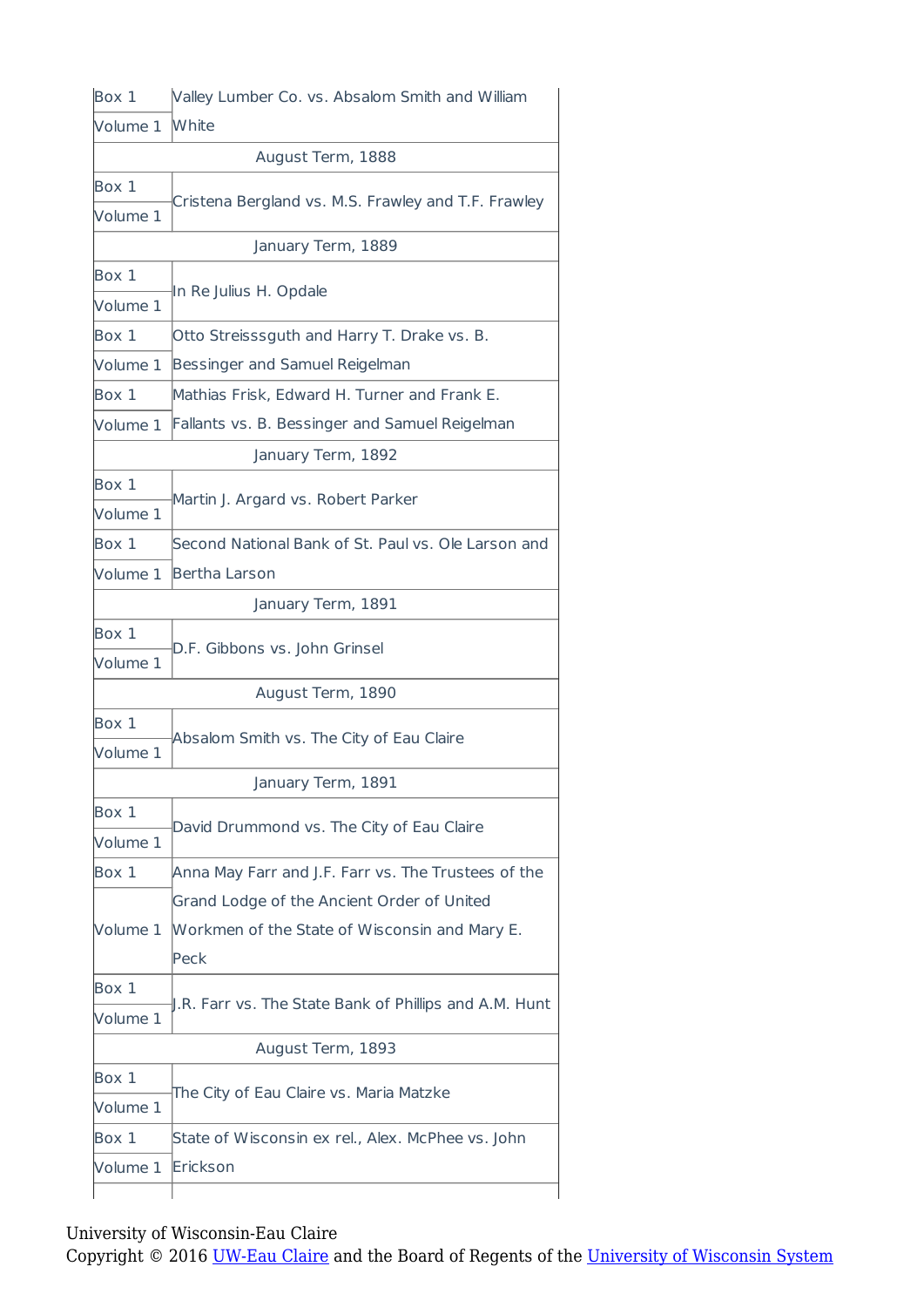| Box 1<br>Volume 1 | State of Wisconsin ex rel., Mike Wold vs. Ole Hanson      |  |
|-------------------|-----------------------------------------------------------|--|
| Box 1             | In the Matter of the Voluntary Assignment of Edward       |  |
|                   | D.                                                        |  |
| Volume 1          | Rankin to Arthur Smith for the Benefit of His             |  |
|                   | Creditors                                                 |  |
| Box 1             | W.H. Frawley vs. P.J. Cosgrove                            |  |
| Volume 1          |                                                           |  |
| Box 1             | Ole Larson vs. The Aultman and Taylor Co.                 |  |
| Volume 1          |                                                           |  |
| Box 1             |                                                           |  |
| Volume 1          | Ole Larson vs. S.G. Cook and W.W. Huntington              |  |
| Box 1             | Louis A. Shakman vs. Charles W.E. Sommermeyer,            |  |
|                   | Lena                                                      |  |
| Volume 1          | Brimi and Anna Huebener, Caroline Schwartz et al.         |  |
| Box 1             | Sophia C. Sommermeyer vs. Charles W.E.                    |  |
|                   | Sommermeyer,                                              |  |
| Volume 1          | Lena Brimi and Anna Huebener, Caroline Schwartz et        |  |
|                   | lal.                                                      |  |
| Box 1             | Albert S. Gage and Eliphalet B. Gage vs. Edward W.        |  |
|                   | Allen                                                     |  |
| Volume 1          | let al.                                                   |  |
| Box 1             |                                                           |  |
| Volume 1          | Ryan Drug Co. vs. Carl M. Hvambsahl                       |  |
| Box 1             | John Becker, as Assignee of H.G. Talbot vs. Nils          |  |
|                   | Holm,                                                     |  |
| Volume 1          | ohn S. Smith and L.C. Garrison                            |  |
| Box 1             | Nils Holm vs. A.E. Mills and C.L. Colman                  |  |
| Volume 1          |                                                           |  |
| Box 1             | James Wickham vs. S.G. Cook and C.H. Maxey, and           |  |
| Volume 1          | South                                                     |  |
|                   | Shore Lumber Co.                                          |  |
|                   | U.S. Circuit Court of Appeals, 7th Circuit, October Term, |  |
|                   | 1895                                                      |  |
| Box 1             | Atlas National Bank vs. Andrew Holm, Gunder               |  |
| Volume 1          | Thompson,                                                 |  |
|                   | Nils Holm and W.W. Winterbotham                           |  |
|                   | Wisconsin Supreme Court                                   |  |
|                   |                                                           |  |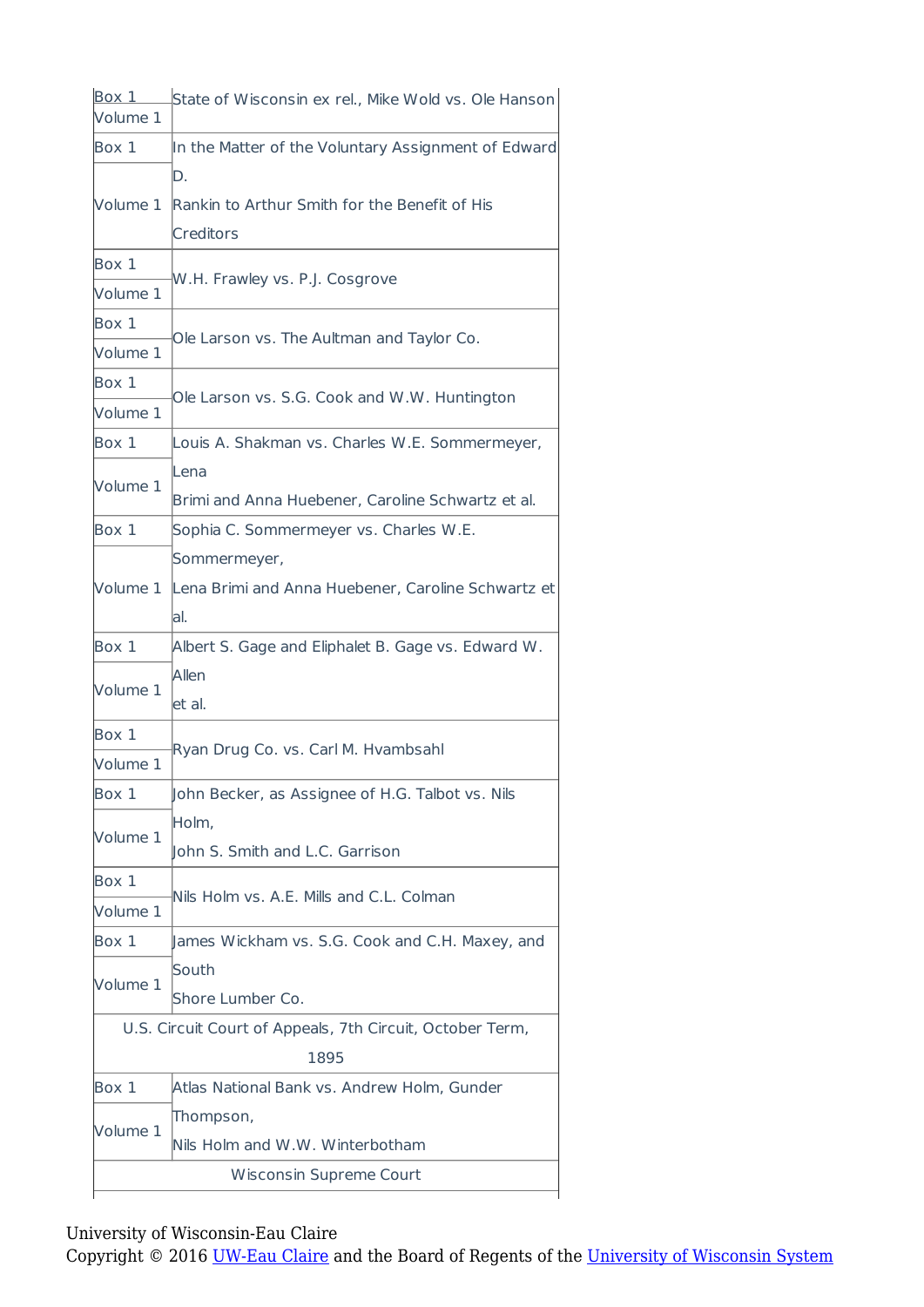|                     | Date unknown                                               |  |
|---------------------|------------------------------------------------------------|--|
| Box 1               |                                                            |  |
| Volume 1            | Jerome Jones et al. vs. Adolph Kellar et al.               |  |
| Box 1               | Ryan Drug Co. vs. Carl M. Hvambsahl                        |  |
| Volume 1            |                                                            |  |
|                     | August Term, 1895                                          |  |
| Box 1               | lames Stewart vs. Absalom Smith                            |  |
| Volume 1            |                                                            |  |
| Box 1               |                                                            |  |
| Volume 1            | John Groundwater vs. Town of Washington                    |  |
| Box 1               | Charles E. Button vs. American Mutual Accident             |  |
|                     | Volume 2 Association                                       |  |
| Box 1               |                                                            |  |
| Volume <sub>2</sub> | I. Marshall Miller vs. James Donahue                       |  |
| Box 1               | John H. Foley vs. J.F. Ellis, Southwestern Land Co.,       |  |
|                     | land                                                       |  |
| Volume 2            | A.A. Goff                                                  |  |
|                     | August Term, 1896                                          |  |
| Box 1               | J.F. Ellis vs. American Building and Loan Assn., James     |  |
|                     | ŀΗ.                                                        |  |
|                     | Volume 2 Bishop, Thomas E. Bishop, C. Wright Davidson, and |  |
|                     | Southwestern Land Co.                                      |  |
| Box 1               |                                                            |  |
| Volume 2            | Thomas McDermott vs. Andrew Jackson                        |  |
|                     | August Term, 1897                                          |  |
| Box 1               | Henry Laycock vs. D.R. Moon                                |  |
| Volume <sub>2</sub> |                                                            |  |
| Box 1               |                                                            |  |
| Volume <sub>2</sub> | John S. Owen vs. George S. Long                            |  |
| Box 1               | I.W. Salter and F. Parrett vs. E.N. Smith, Pioneer         |  |
| Volume 2            | Furniture Co. and Bank of Eau Claire                       |  |
| Box 1               | D.J. McKenzie vs. Peter Lego and Joseph                    |  |
| Volume 3            | Grandmaitre                                                |  |
| Box 1               | Elizabeth A. Ellis vs. E.W. Allen, C.L. Allen, and         |  |
| Volume 3            | Southwestern Land Co.                                      |  |
|                     | January Term, 1898                                         |  |
| Box 1               |                                                            |  |
|                     |                                                            |  |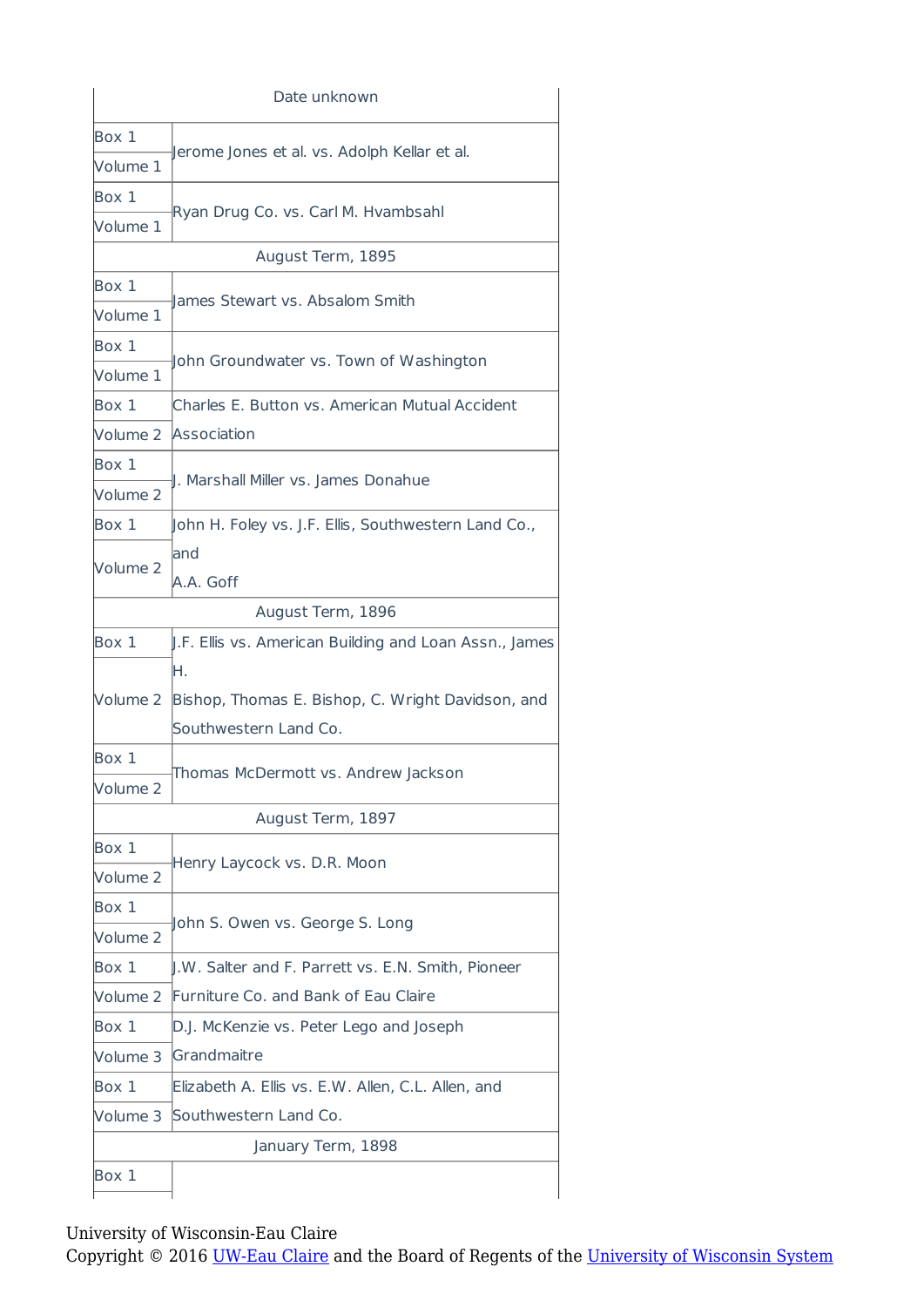|                | Volume 3 John W. Becker vs. Nils Holm                          |  |
|----------------|----------------------------------------------------------------|--|
| Box 1          | R.T. Breitengross vs. Ed Ensign and J.R. Farr                  |  |
| Volume 3       |                                                                |  |
|                | U.S. Circuit Court of Appeals, 7th Circuit, October Term, 1896 |  |
| Box 1          | Andrew Holm, Nils Holm, and W.W. Winterbotham                  |  |
| Volume 3       | lvs.<br><b>Atlas National Bank</b>                             |  |
|                | <b>Wisconsin Supreme Court</b>                                 |  |
|                | Date unknown                                                   |  |
| Box 1          | In the Matter of the Voluntary Assignment of the               |  |
|                | Wisconsin Odd Fellows' Mutual Life Insurance Co. to            |  |
| Volume 3 ll.L. |                                                                |  |
|                | Fulton, Assignee - Frances Kahn vs. John L. Fulton             |  |
| Box 1          | John H. Christianson, as Administrator of the Estate           |  |
|                | lof                                                            |  |
| Volume 3       | Peter C. Christianson, Deceased vs. Pioneer                    |  |
|                | Furniture Co.                                                  |  |
|                | August Term, 1898                                              |  |
| Box 1          | Eau Claire National Bank vs. T.A. Johnson and Robert           |  |
| Volume 4       | Macaulay                                                       |  |
| Box 1          | James Wickham and Frank Farr vs. T.A. Johnson and              |  |
| Volume 4       | Robert Macaulay                                                |  |
| Box 1          |                                                                |  |
| Volume 4       | Sarah M. Hale vs. T.A. Johnson and Robert Macaulay             |  |
| Box 1          | J.M. Winterbotham vs. T.A. Johnson and Robert                  |  |
| Volume 4       | Macaulay                                                       |  |
| Box 1          | O.E. Stevens vs. Charles M. Coates and Charles E.              |  |
|                | Corlett,                                                       |  |
| Volume 4       | Impleaded with O.F. Freeman                                    |  |
| Box 1          |                                                                |  |
| Volume 4       | C.W. Davis vs. Pioneer Furniture Co.                           |  |
| Box 1          |                                                                |  |
| Volume 4       | I.F. Ellis vs. Southwestern Land Co.                           |  |
| Box 1          | H.C. Ellis vs. Southwestern Land Co., Impleaded with           |  |
| Volume 4       | J.F. Ellis and Mrs. H.M. Young                                 |  |
| Box 1          | Troy Carriage Co. vs. William Bonell and William               |  |
| Volume 4       | Bonell, Jr.                                                    |  |
|                |                                                                |  |
|                |                                                                |  |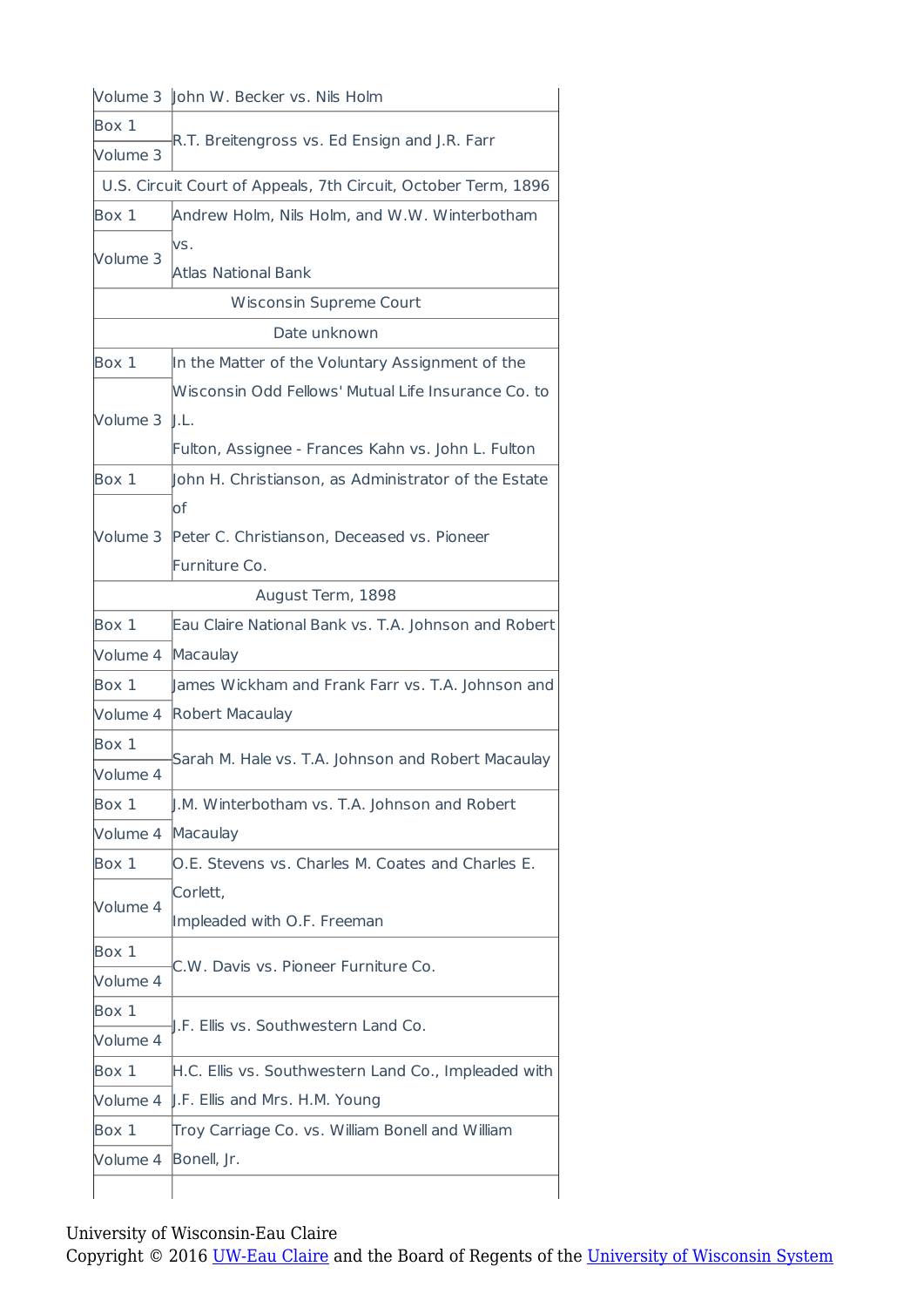| Box 1<br>Volume 4 | Northwestern Fuel Co. vs. Eau Claire Fuel and Supply           |  |  |
|-------------------|----------------------------------------------------------------|--|--|
|                   | Co. and C.S. Lee                                               |  |  |
| Box 1             | Thomas McDermott vs. Andrew Jackson                            |  |  |
| Volume 4          |                                                                |  |  |
|                   | January Term, 1899                                             |  |  |
| Box 1             | George W. Whereatt vs. Samuel Ellis and Peter                  |  |  |
| Volume 5          | Hanson, impleaded with J.F. Ellis                              |  |  |
| Box 1             | George Ritzinger vs. Mathias Schlosser et al.                  |  |  |
| Volume 5          |                                                                |  |  |
| Box 1             | In the Matter of the Voluntary Assignment of Henry             |  |  |
| Volume 5          | E. Converse to L.A. Brace - James W. Tufts vs. L.A.<br>Brace   |  |  |
| Box 1             |                                                                |  |  |
| Volume 5          | L.A. Doolittle and A.H Shoemaker vs. Henry Laycock             |  |  |
| August Term, 1899 |                                                                |  |  |
| Box 1             |                                                                |  |  |
| Volume 5          | Southwestern Land Co. vs. M. Swihart et al.                    |  |  |
|                   | August Term, 1898                                              |  |  |
| Box 1             |                                                                |  |  |
| Volume 5          | Esther Shafer vs. City of Eau Claire                           |  |  |
|                   | August Term, 1899                                              |  |  |
| Box 1             | Charles Veitch and Elizabeth Veitch vs. Albert Cebell          |  |  |
| Volume 6          | and Augusta Bank                                               |  |  |
| Box 1             | D.H. Galusha and Henrietta Galusha vs. Bradley B.              |  |  |
| Volume 6          | Sherman, J.H. Langdon, A.J. Sutherland, and H.V.<br>Scallon    |  |  |
|                   | January Term, 1900                                             |  |  |
| Box 1             | Absalom Smith vs. H.C. Putnam, George T.                       |  |  |
| Volume 6          | Thompson and E.B. Putnam                                       |  |  |
|                   | August Term, 1900                                              |  |  |
| Box 1<br>Volume 6 | William A. Cernahan vs. Austin Chrisler                        |  |  |
|                   | U.S. Circuit Court of Appeals, 7th Circuit, October Term, 1899 |  |  |
| Box 1             |                                                                |  |  |
| Volume 7          | City of Eau Claire vs. Herbert Payson et al.                   |  |  |
|                   | Wisconsin Supreme Court                                        |  |  |
|                   | Date unknown                                                   |  |  |
| Box 1             | L.J. Mueller, D.J. Van Hovenberg and Elbert Stockwell          |  |  |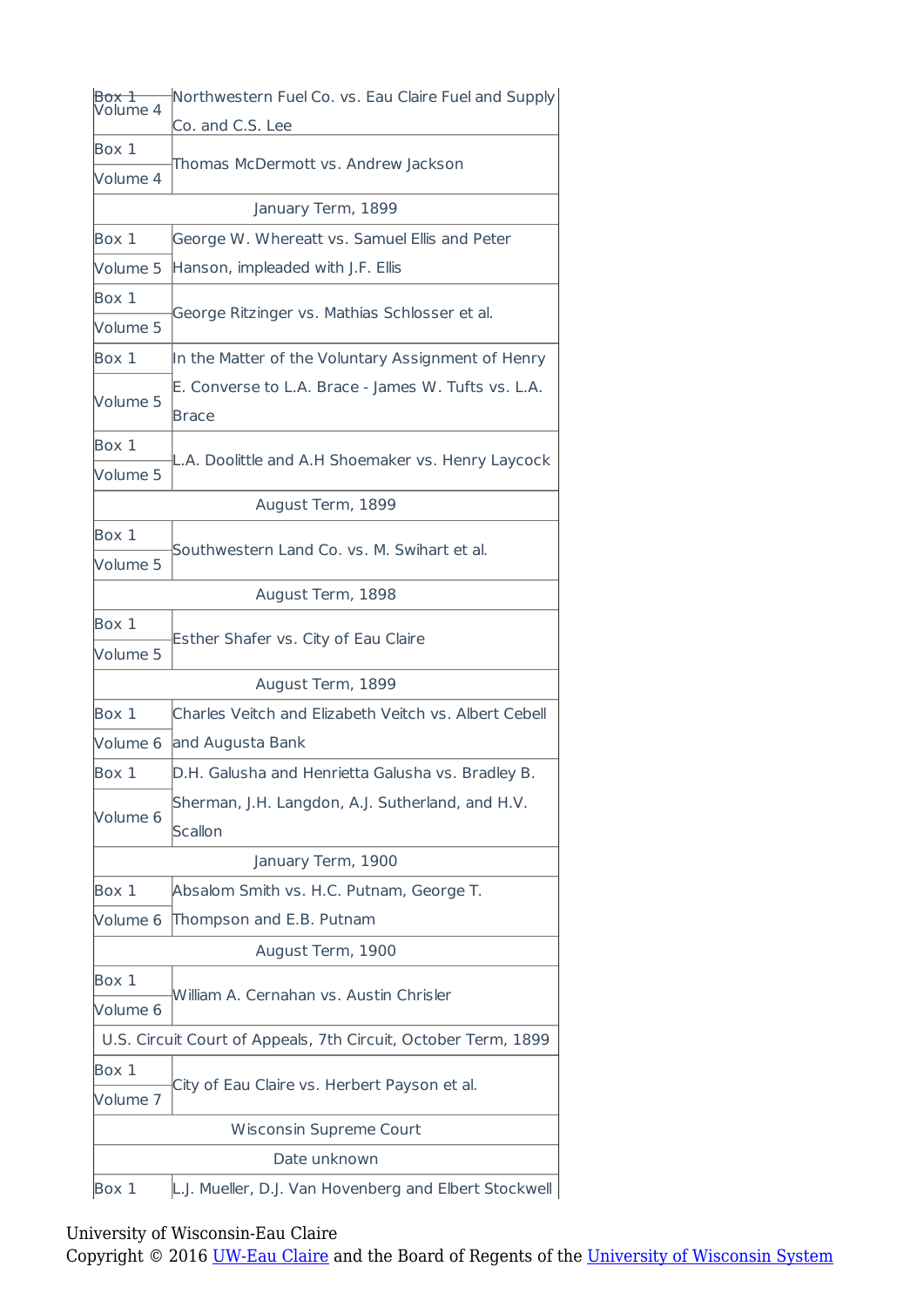|                                          | Volume 7   vs. Eau Claire County et al.                |  |
|------------------------------------------|--------------------------------------------------------|--|
| Box 1                                    | John D. Stannard and R.L. Meader vs. Clarion A.        |  |
| Volume 7                                 | Noumans                                                |  |
|                                          | January Term, 1901                                     |  |
| Box 1                                    | Rufus W. Robinson vs. Eau Claire Book and              |  |
| Volume 7                                 | Stationery Co. and George C. Witherby                  |  |
|                                          | August Term, 1900                                      |  |
| Box 1                                    | Laura A. Allen et al. vs. Otto Boberg                  |  |
| Volume 7                                 |                                                        |  |
| Box 1                                    | H.C. Ellis vs. Southwestern Land Co., impleaded with   |  |
| Volume 7                                 | $\parallel$ .F. Ellis                                  |  |
|                                          | January Term, 1901                                     |  |
| Box 1                                    | Robert K. Boyd, as Receiver of the Mutual Fire         |  |
| Volume 7                                 | Association of Eau Claire et al. vs. Mutual Fire       |  |
|                                          | Association of Eau Claire et al.                       |  |
| Minnesota Supreme Court, April Term 1902 |                                                        |  |
| Box 1                                    | Ole Halvorsen vs. Moon and Kerr Lumber Co.             |  |
| Volume 8                                 |                                                        |  |
|                                          | Wisconsin Supreme Court                                |  |
|                                          | Date unknown                                           |  |
| Box 1                                    | State of Wisconsin, ex rel. City of Augusta et al. vs. |  |
| Volume 8                                 | George J. Losby et al.                                 |  |
| Box 1                                    | Rose McQuillan vs. Mutual Reserve Fund Life            |  |
|                                          | Volume 8 Association                                   |  |
|                                          | August Term, 1901                                      |  |
| Box 1                                    | ames Crate vs. Frank Pettepher                         |  |
| Volume 8                                 |                                                        |  |
| Box 2                                    | Bentley S. Phillips vs. John Hunner, John L. Gilman    |  |
| Volume 9                                 | and Lawrence G. Moon                                   |  |
| Box 2                                    | James L. Gates vs. Charles Austin Avery                |  |
| Volume 9                                 |                                                        |  |
| Box 2                                    |                                                        |  |
| Volume 9                                 | Charles S. Lee vs. E.S. Hammond                        |  |
|                                          | August Term, 1902                                      |  |
| Box 2                                    | State of Wisconsin on Relation of C.C. Kelleher vs.    |  |
|                                          | Elizabeth H. Fordyce and Elizabeth H. Fordyce vs.      |  |
| Volume 9                                 | State of Wisconsin on Relation of C.C. Kelleher        |  |
|                                          |                                                        |  |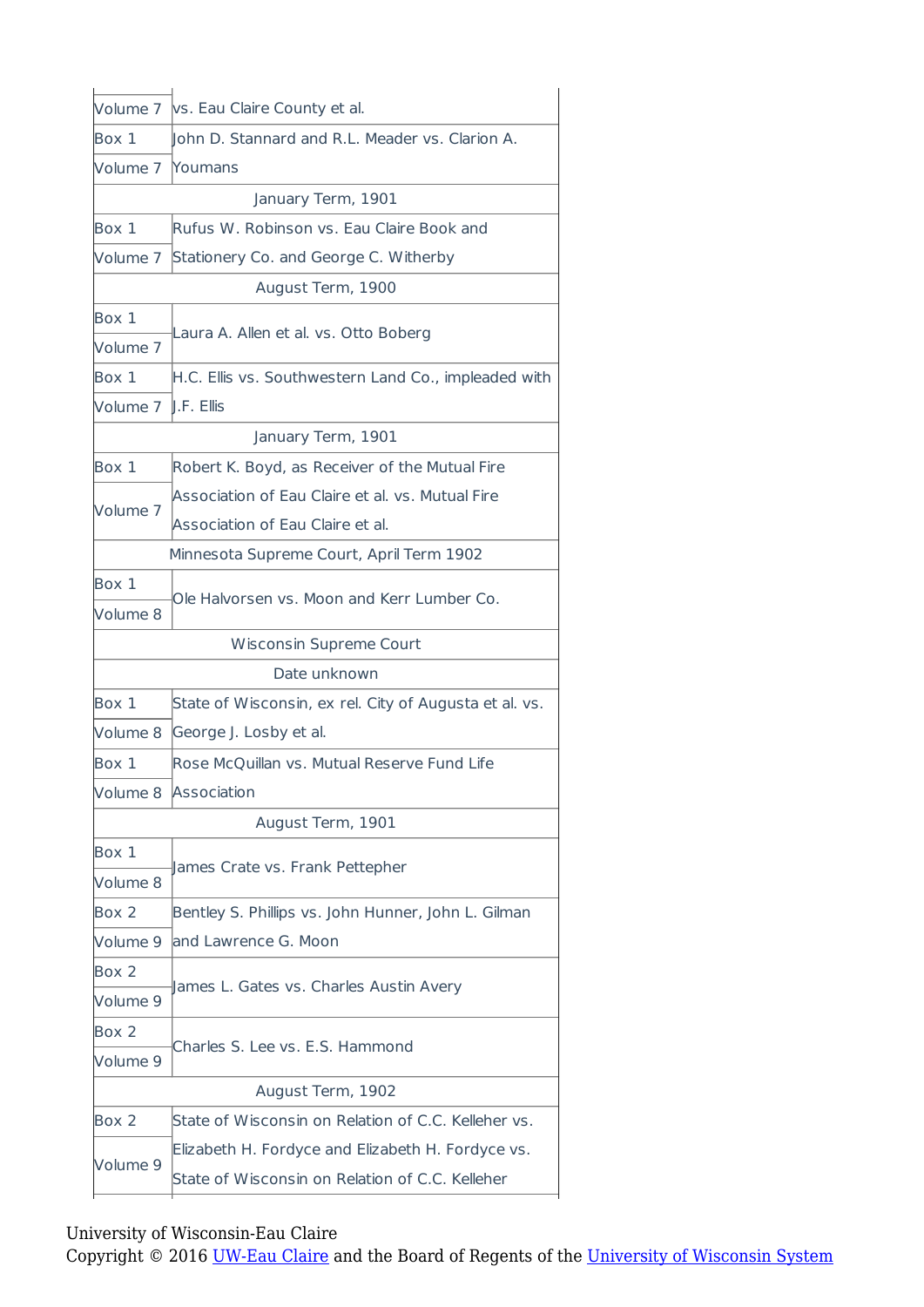| Box 2        | Montpelier Savings Bank and Trust Co. vs. School             |  |
|--------------|--------------------------------------------------------------|--|
|              | Volume 10 District Number Five of Town of Ludington          |  |
| Box 2        | Peter B. Morrison vs. City of Eau Claire                     |  |
| Volume 10    |                                                              |  |
| Box 2        | Jesse Lowe vs. Merritt C. Ring                               |  |
| Volume 10    |                                                              |  |
| Box 2        | Bentley S. Phillips, William Rowe, and George Johnson        |  |
|              | vs. Lawrence G. Moon, impleaded with John Hunner             |  |
| Volume 10    | and John L. Gilman                                           |  |
| Box 2        | State of Wisconsin, on Relation of Jacob Garrett vs.         |  |
|              | Volume 11 William H. Froehlich, Secretary of State           |  |
|              | August Term, 1903                                            |  |
| Box 2        |                                                              |  |
| Volume 11    | Alonzo Ruscher vs. City of Stanley                           |  |
|              | January Term, 1903                                           |  |
| Box 2        | H.A. Bright and James Bryden vs. E.D. Carter and             |  |
|              | Volume 11Robert Clark                                        |  |
| Box 2        |                                                              |  |
| Volume 11    | H.A. Bright and James Bryden vs. E.D. Carter                 |  |
|              | January Term, 1904                                           |  |
| Box 2        | R.O. Stoll, as Executor of the Will of John Pearl,           |  |
|              | Deceased vs. Kate Pearl, Mary Pearl and Margaret             |  |
| Volume 11    | Pearl                                                        |  |
|              | August Term, 1904                                            |  |
| Box 2        |                                                              |  |
| Volume 11    | C.L. Roberts vs. John Francis                                |  |
|              | January Term, 1904                                           |  |
| Box 2        | Isabelle Wilson vs. Chippewa Valley Electric Railroad        |  |
| Volume 12Co. |                                                              |  |
|              | August Term, 1904                                            |  |
| Box 2        | State of Wisconsin, ex rel. Grace Foster vs. Harry           |  |
|              | Volume 12Williams, Village Clerk of the Village of Fairchild |  |
| Box 2        | State of Wisconsin, ex rel. N.C. Foster Lumber Co.           |  |
|              | Volume 12 vs. Harry Williams                                 |  |
| Box 2        |                                                              |  |
| Volume 12    | Alicia Horan vs. City of Eau Claire                          |  |
| Box 2        |                                                              |  |
|              | sesse Lowe vs. Anthony Reddan                                |  |
|              |                                                              |  |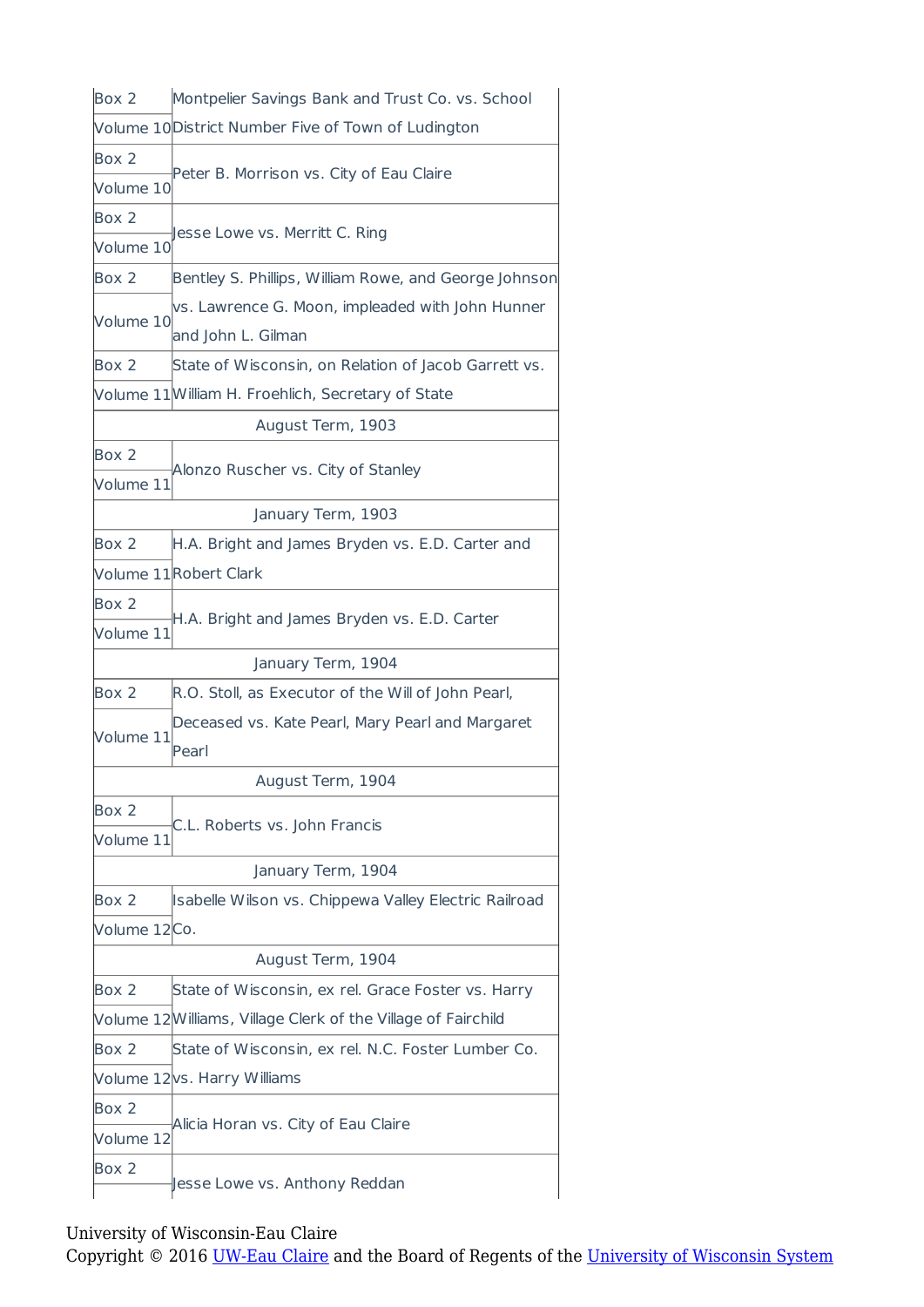| Volume 12      |                                                       |  |
|----------------|-------------------------------------------------------|--|
| Box 2          | Frank L. Buell et al. vs. Ernest A. Arnold            |  |
| Volume 12      |                                                       |  |
| Box 2          |                                                       |  |
| Volume 12      | Jesse Lowe vs. Merritt C. Ring                        |  |
|                | January Term, 1905                                    |  |
| Box 2          | Eau Claire National Bank vs. Madison Street           |  |
|                | Volume 13 Manufacturing Co. et al.                    |  |
| Box 2          |                                                       |  |
| Volume 13      | Eau Claire National Bank vs. John T. Friend et al.    |  |
| Box 2          |                                                       |  |
| Volume 13      | Ralph W. Jackman vs. Eau Claire National Bank         |  |
| Box 2          |                                                       |  |
| Volume 13      | ohn B. Fleming and Daniel Donnellan vs. A.F. Ellison  |  |
|                | August Term, 1905                                     |  |
| Box 2          |                                                       |  |
| Volume 13      | Hiram L. Hart vs. City of Neillsville                 |  |
|                | Illinois Supreme Court, June Term, 1905               |  |
| Box 2          | Benjamin F. Thompson and Homer Root vs. Charles       |  |
|                | Volume 14F. Hemenway et al.                           |  |
|                | Wisconsin Supreme Court                               |  |
|                | August Term, 1905                                     |  |
| Box 2          | Edward W. Allen vs. J.F. Ellis, Samuel Ellis and W.H. |  |
| Volume 14Ellis |                                                       |  |
| Box 2          | Eau Claire Water Co. vs. City of Eau Claire and       |  |
|                | Volume 14William Rowe                                 |  |
| Box 2          |                                                       |  |
| Volume 14      | E.M. Fish Co. vs. John H. Young et al.                |  |
|                | August Term, 1906                                     |  |
| Box 2          |                                                       |  |
| Volume 15      | W.F. Bailey vs. R.L. McCormick                        |  |
| Box 2          |                                                       |  |
| Volume 15      | Ole Odegard vs. North Wisconsin Lumber Co.            |  |
|                | Illinois Supreme Court, February Term, 1907           |  |
| Box 2          | Charles F. Hemenway et al. vs. Benjamin F.            |  |
|                | Volume 16 Thompson and Homer Root                     |  |
|                |                                                       |  |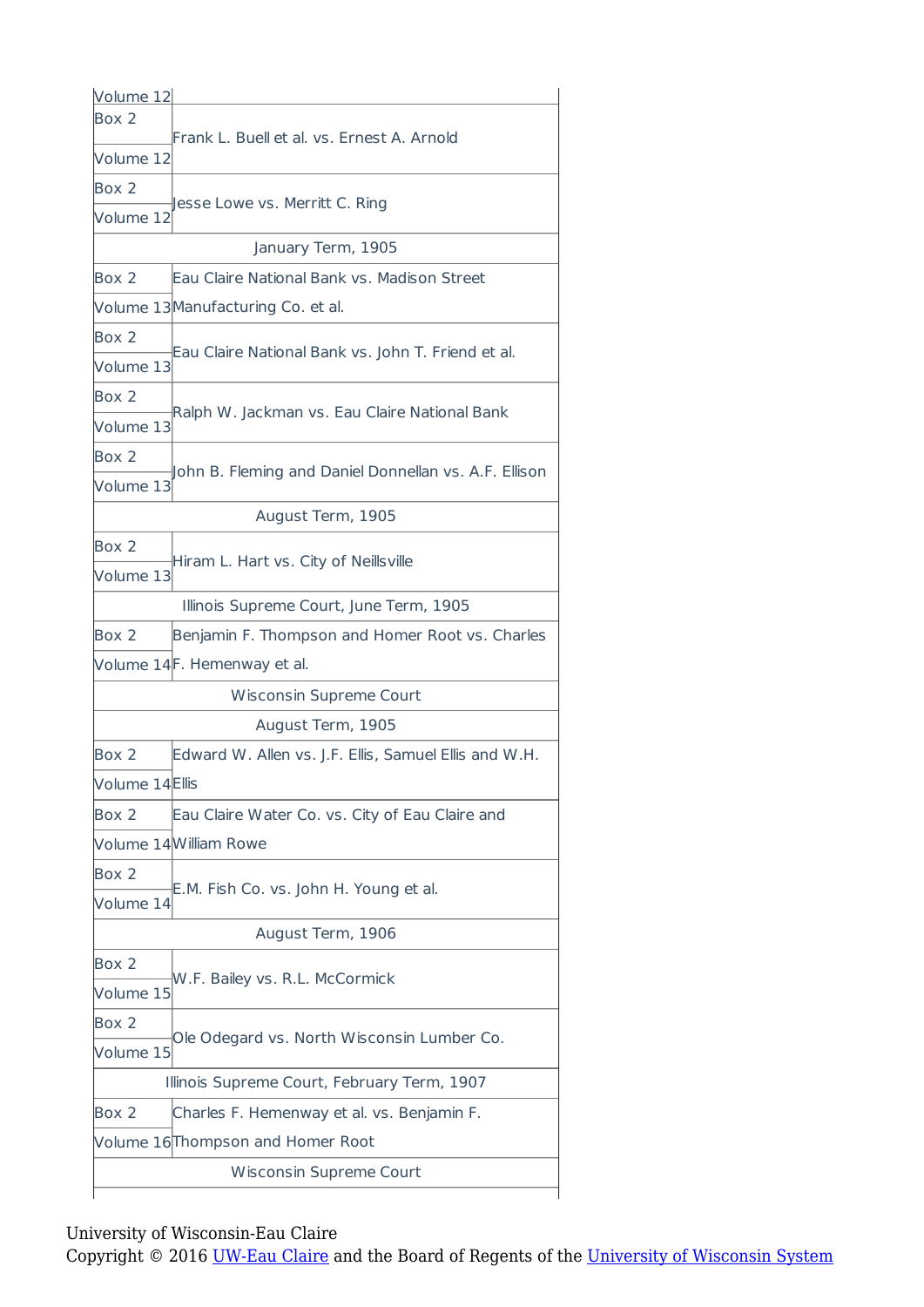| August Term, 1907   |                                                       |  |
|---------------------|-------------------------------------------------------|--|
| Box 2               | State of Wisconsin vs. O.E. Pederson et al.           |  |
| Volume 16           |                                                       |  |
| January Term, 1908  |                                                       |  |
| Box 3               | State of Wisconsin ex rel. William Rowe vs. C.        |  |
|                     | Volume 17Krumenauer et al.                            |  |
| Box 3               | State of Wisconsin ex rel. William Rowe vs. F. Florin |  |
| Volume 17et al      |                                                       |  |
| Box 3               | State of Wisconsin ex rel. William Rowe vs. W.W.      |  |
|                     | Volume 17 Johnson et al.                              |  |
| Box 3               | State of Wisconsin ex rel. William Rowe vs. Herman    |  |
|                     | Volume 17Berlin et al.                                |  |
| Box 3               | State of Wisconsin ex rel. William Rowe vs. R.C. Hine |  |
| Volume 17et al.     |                                                       |  |
| Box 3               | State of Wisconsin ex rel. William Rowe vs. A.C.      |  |
|                     | Volume 17 Minto et al.                                |  |
| August Term, 1906   |                                                       |  |
| Box 3               |                                                       |  |
| Volume 17           | Albert Anderson vs. Arpin Hardwood Lumber Co.         |  |
| Box 3               | Emilie Eisentraut vs. Charles Cornelius and Theresa   |  |
| Volume 17 Cornelius |                                                       |  |
| Box 3               | N.C. Foster vs. William Rowe, impleaded with Ralph    |  |
| Volume 17Arnold     |                                                       |  |
| January Term, 1907  |                                                       |  |
| Box 3               | John Engeldinger vs. A.H. Stevens                     |  |
| Volume 18           |                                                       |  |
| Box 3               | N.C. Foster vs. William Rowe, impleaded with Ralph    |  |
| Volume 18 Arnold    |                                                       |  |
| Box 3               | Eau Claire Water Co. vs. City of Eau Claire and       |  |
|                     | Volume 18William Rowe, Mayor                          |  |
| August Term, 1907   |                                                       |  |
| Box 3               | Eau Claire Dells Improvement Co. and Dells Paper      |  |
|                     | Volume 18and Pulp Co. vs. City of Eau Claire          |  |
|                     | January Term, 1907                                    |  |
| Box 3               | Dora D. Rust et al. vs. Daniel Fitzhugh               |  |
| Volume 19           |                                                       |  |
| August Term, 1907   |                                                       |  |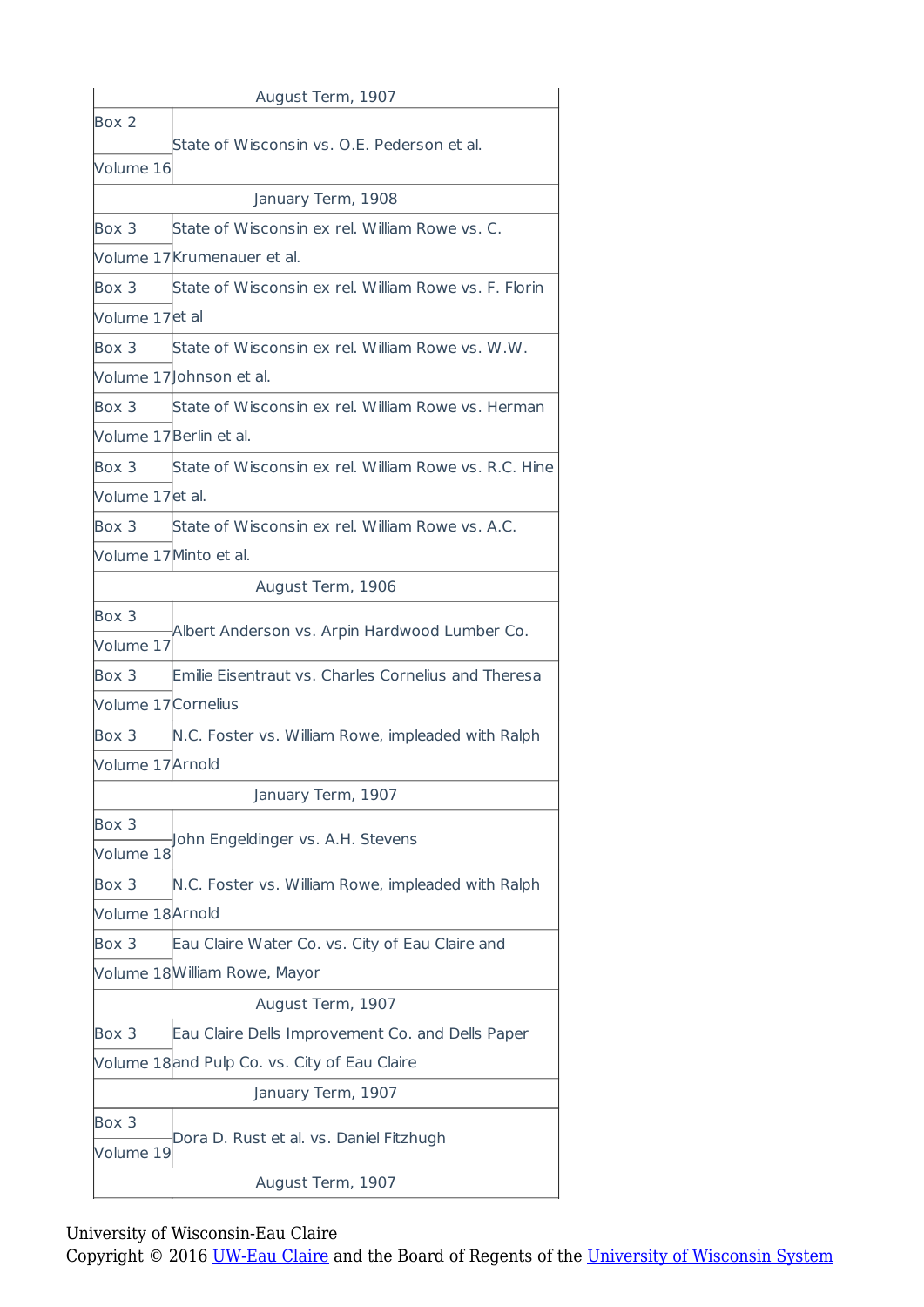| Box 3     |                                                              |  |
|-----------|--------------------------------------------------------------|--|
| Volume 19 | Isabelle Wilson vs. Chippewa Valley Electric Railway         |  |
|           | August Term, 1906                                            |  |
| Box 3     | Eddie Ferguson, an Infant, by F.W. Ferguson vs.              |  |
|           | Volume 20 Peter Truax, impleaded with John Herbert           |  |
|           | January Term, 1907                                           |  |
| Box 3     | Frank Pierce, Frank Carter and C.K. Averill vs. John C.      |  |
|           | Volume 20Signor, John S. Crisler and Oscar Hooey             |  |
| Box 3     |                                                              |  |
| Volume 20 | William Giblin vs. North Wisconsin Lumber Co.                |  |
|           | U.S. Supreme Court                                           |  |
|           | October Term, 1906                                           |  |
| Box 3     | Eau Claire National Bank vs. Ralph W. Jackman, as            |  |
|           | Volume 21 Trustee of the Estate of John H. Young, a Bankrupt |  |
|           | October Term, 1907                                           |  |
| Box 3     | Nathaniel C. Foster vs. William Rowe, impleaded with         |  |
|           | Ralph Arnold, as Village Clerk of the Village of             |  |
| Volume 21 | Fairchild, Eau Claire County, Wisconsin                      |  |
|           | Wisconsin Supreme Court                                      |  |
|           | August Term, 1908                                            |  |
| Box 3     | City of Eau Claire vs. Eau Claire Water Co. and              |  |
|           | Volume 22 Farmers' Loan and Trust Co.                        |  |
| Box 3     |                                                              |  |
| Volume 23 | Town of Emery vs. Town of Worcester                          |  |
| Box 3     | Eddie Ferguson, by F.W. Ferguson vs. Peter Truax,            |  |
|           | Volume 23 impleaded with John Herbert                        |  |
| Box 3     |                                                              |  |
| Volume 23 | L.V. Ripley vs. Sage Land and Improvement Co.                |  |
|           | January Term, 1909                                           |  |
| Box 3     |                                                              |  |
| Volume 23 | Badger State Lumber Co. vs. G.W. Jones Lumber Co.            |  |
|           | August Term, 1909                                            |  |
| Box 3     |                                                              |  |
| Volume 24 | Hiram L. Hart vs. City of Neillsville                        |  |
|           | January Term, 1909                                           |  |
| Box 3     | Martin B. Hubbard vs. John G. Ferry                          |  |